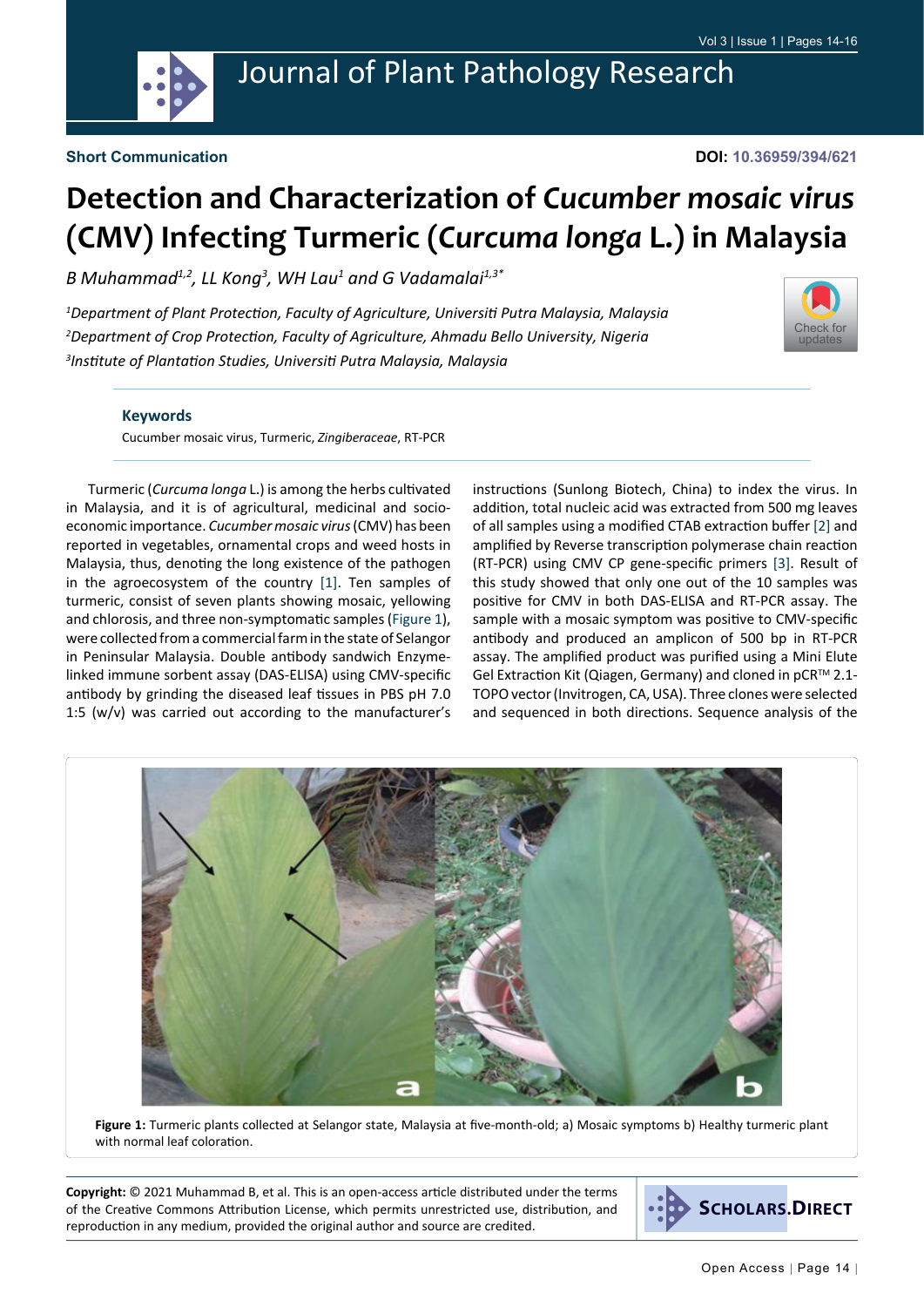|                                                                                                                                |     | 10  | 20<br>آلميم المتميز آلمتم المتعارف آلمين أميم المتمر أميم المنت                                                                                       | 30  | 40  | 50  |            |
|--------------------------------------------------------------------------------------------------------------------------------|-----|-----|-------------------------------------------------------------------------------------------------------------------------------------------------------|-----|-----|-----|------------|
| MH355645                                                                                                                       | 1   |     | CITTATGATA AGAAGCTTGT TTCGCGCATT CAAATTCGAG TTAATCCTTT                                                                                                |     |     |     | 50         |
| AJ810264                                                                                                                       | 1   |     |                                                                                                                                                       |     |     |     | 44         |
| KX525736                                                                                                                       | -1  |     |                                                                                                                                                       |     |     |     | 44         |
|                                                                                                                                |     |     |                                                                                                                                                       |     |     |     |            |
|                                                                                                                                |     | 60  | 70                                                                                                                                                    | 80  | 90  | 100 |            |
| MH355645                                                                                                                       | 51  |     | المتميز المتميز المتميز المتميز المتميز المتميز المتميز المتميز المتميز<br>GCCGAAATTT GATTCTACCG TGTGGGTGAC AGTCCGGAAA GTACCTGCCT                     |     |     |     | 100        |
| AJ810264                                                                                                                       | 45  |     |                                                                                                                                                       |     |     |     | 94         |
| KX525736                                                                                                                       | 45  |     | $\ldots \ldots \ldots \ldots \ldots \ldots \ldots \ldots \ldots \ldots \ldots \ldots \ldots \mathbf{I} \ldots \ldots \mathbf{I} \ldots \ldots \ldots$ |     |     |     | 94         |
|                                                                                                                                |     |     |                                                                                                                                                       |     |     |     |            |
|                                                                                                                                |     | 110 | 120                                                                                                                                                   | 130 | 140 | 150 |            |
|                                                                                                                                |     |     | المتميز وبمتحل والمتميز المتميز وتبيع المتميز المتميز ومتحرا ويتميز<br>101 CCTCGGACTT ATCCGTTGCC GCTATTTCTG CTATGTTTGC GGACGGAGCC                     |     |     |     |            |
| MH355645<br>AJ810264                                                                                                           | 95  |     |                                                                                                                                                       |     |     |     | 150<br>144 |
| KX525736                                                                                                                       | 95  |     |                                                                                                                                                       |     |     |     | 144        |
|                                                                                                                                |     |     |                                                                                                                                                       |     |     |     |            |
|                                                                                                                                |     | 160 | 170                                                                                                                                                   | 180 | 190 | 200 |            |
|                                                                                                                                |     |     | المتميز المتميز المتميز المتميز المتميز المتميز المتميز المتميز المتميز                                                                               |     |     |     |            |
| MH355645                                                                                                                       |     |     | 151 TCACCGGTAC TGGTTTATCA GTACGCTGCA TCTGGCGTCC AAGCCAACAA                                                                                            |     |     |     | 200        |
| AJ810264                                                                                                                       | 145 |     |                                                                                                                                                       |     |     |     | 194        |
| KX525736                                                                                                                       |     |     |                                                                                                                                                       |     |     |     | 194        |
|                                                                                                                                |     |     |                                                                                                                                                       |     |     |     |            |
|                                                                                                                                |     | 210 | 220<br>المتحد المتحدث المتحد المتحد المتحدث المتحد المتحدث المتحد المتحد                                                                              | 230 | 240 | 250 |            |
| MH355645                                                                                                                       |     |     | 201 CAAACTGTTG TATGATCTTT CAGCGATGCG CGCTGATATC GGTGACATGA                                                                                            |     |     |     | 250        |
| AJ810264                                                                                                                       |     |     |                                                                                                                                                       |     |     |     | 244        |
| KX525736                                                                                                                       |     |     |                                                                                                                                                       |     |     |     | 244        |
|                                                                                                                                |     |     |                                                                                                                                                       |     |     |     |            |
|                                                                                                                                |     | 260 | 270<br>المتميز المتحد المتحدر المتحدر المتحدر المتحر المتحدر المتحدر المتحد                                                                           | 280 | 290 | 300 |            |
| MH355645                                                                                                                       |     |     | 251 GAAAGTACGC CGTCCTCGTG TATTCAAAAG ACGATGCACT CGAGACAGAC                                                                                            |     |     |     | 300        |
| AJ810264                                                                                                                       | 245 |     |                                                                                                                                                       |     |     |     | 294        |
| KX525736                                                                                                                       |     |     |                                                                                                                                                       |     |     |     | 294        |
|                                                                                                                                |     |     |                                                                                                                                                       |     |     |     |            |
|                                                                                                                                |     | 310 | 320                                                                                                                                                   | 330 | 340 | 350 |            |
| MH355645                                                                                                                       |     |     | المتميز ومتحد المتميز ومنتجز المتميز المتميز ومنتجز المتمر المتمر<br>301 GAGCTGGTAC TTCATGTCGA CATTGAGCAC CAACGCATTC CCACATCAGG                       |     |     |     | 350        |
| AJ810264                                                                                                                       |     |     |                                                                                                                                                       |     |     |     | 344        |
| KX525736                                                                                                                       |     |     |                                                                                                                                                       |     |     |     | 344        |
|                                                                                                                                |     |     |                                                                                                                                                       |     |     |     |            |
|                                                                                                                                |     | 360 | 370                                                                                                                                                   | 380 | 390 | 400 |            |
|                                                                                                                                |     |     | المتحد المتحدث المتحد المتحد المتحدث المتحد المتحد المتحد المتحد                                                                                      |     |     |     |            |
| MH355645<br>AJ810264                                                                                                           | 345 |     | 351 GGTGCTCCCA GTTTGACTCC GTGTTT-CCA GGACCCTCCC TCCAATTTCT                                                                                            |     |     |     | 399<br>394 |
| KX525736                                                                                                                       |     |     |                                                                                                                                                       |     |     |     | 394        |
|                                                                                                                                |     |     |                                                                                                                                                       |     |     |     |            |
|                                                                                                                                |     | 410 | 420                                                                                                                                                   | 430 | 440 | 450 |            |
|                                                                                                                                |     |     | المتماويتين أأنبيط بتنب أنبيط وينبط أنبيط بتبين أأنبيط بنبي                                                                                           |     |     |     |            |
| MH355645                                                                                                                       |     |     | 400 GTGGCGGGAG CTGAGTTGGT AGTGTTGCTT TAAACTGCCT GAAGTCACTA                                                                                            |     |     |     | 449        |
| AJ810264<br>KX525736                                                                                                           | 395 |     |                                                                                                                                                       |     |     |     | 444<br>444 |
|                                                                                                                                |     |     |                                                                                                                                                       |     |     |     |            |
|                                                                                                                                |     |     |                                                                                                                                                       |     |     |     |            |
|                                                                                                                                |     | 460 | 470<br>المتميز المتميز ومتمر المتمر المتمر المتمر المتمر                                                                                              | 480 |     |     |            |
| MH355645                                                                                                                       |     |     | 450 AACGCTTTGC GGTGAACGGG TTGTCCATCC AGCTT 484                                                                                                        |     |     |     |            |
| AJ810264                                                                                                                       | 445 |     |                                                                                                                                                       |     |     |     |            |
| KX525736                                                                                                                       | 445 |     |                                                                                                                                                       |     | 449 |     |            |
| Figure 2: Comparison of turmeric CMV isolate (MH355645) with nucleotide sequences of CMV isolates from Thailand (AJ810264) and |     |     |                                                                                                                                                       |     |     |     |            |

China (KX525736).

<span id="page-1-0"></span>Ĩ

clones showed 96% nucleotide similarity with CMV cucumber isolate from Thailand (AJ810264) and tomato isolate from China (KX525736) ([Figure 2](#page-1-0)). The sequence was deposited in GenBank repository with Accession No. MH355645. Sap from the CMV-positive turmeric, homogenized in 0.01 M phosphate buffer pH 7.4 and inoculated into ten onemonth-old healthy turmeric plants produced mosaic and dwarfing symptoms 35 days post-inoculation, similar to the diseased turmeric plant in the field. ELISA and RT-PCR were carried out on the inoculated plant; taking both systemically

**\*Corresponding author:** G Vadamalai, Department of Plant Protection, Faculty of Agriculture, Universiti Putra Malaysia, 43400 Serdang, Selangor Darul Ehsan, Malaysia

**Accepted:** September 22, 2021

**Published online:** September 24, 2021

**Citation:** Muhammad B, Kong LL, Lau WH (2021) Detection and Characterization of *Cucumber mosaic virus* (CMV) Infecting Turmeric (*Curcuma longa* L.) in Malaysia. J Plant Pathol Res 3(1):14-16